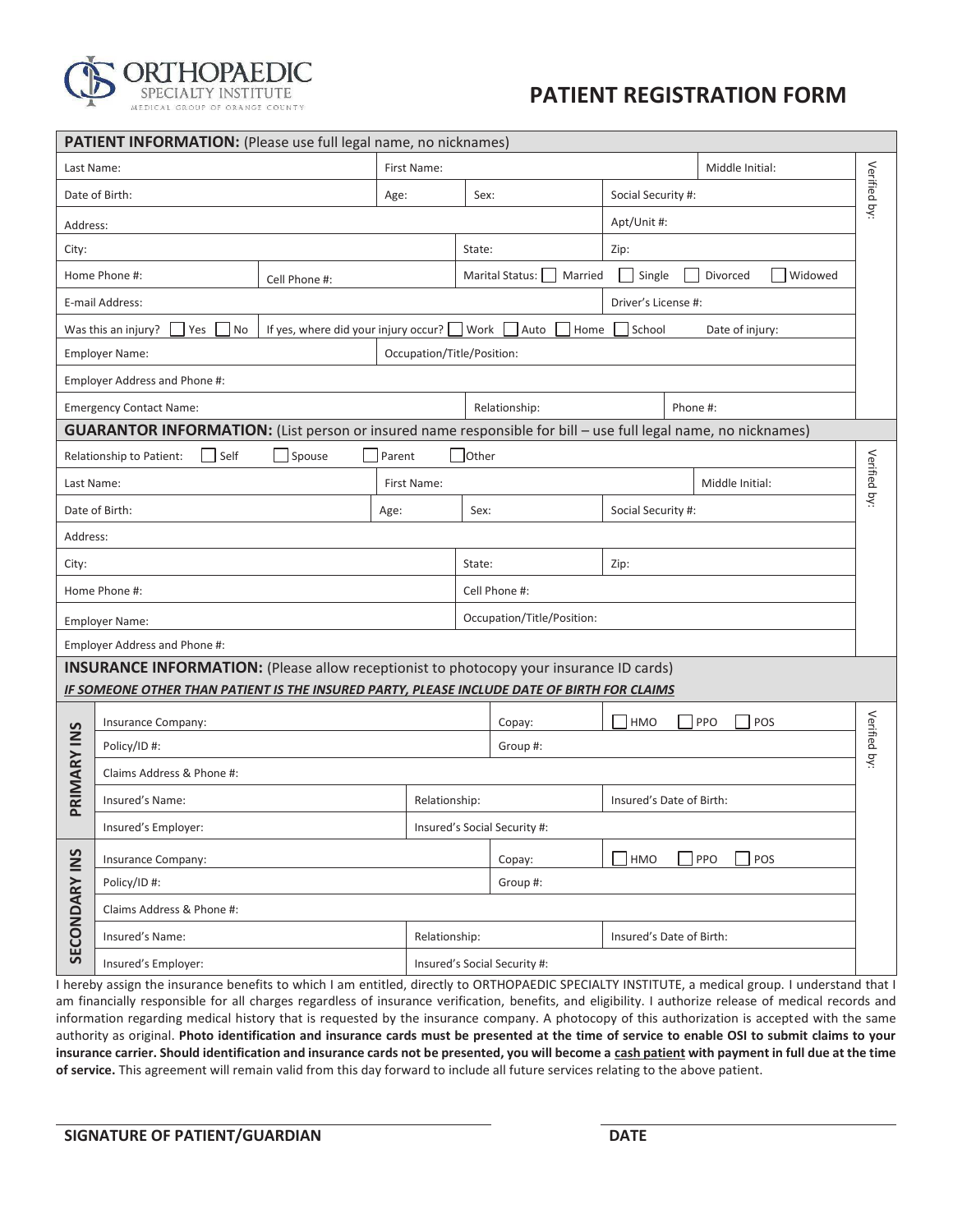## **NEW PATIENT HISTORY**

| $\begin{tabular}{ c c c c } \hline \multicolumn{3}{ c }{\text{NAME}} & \multicolumn{3}{ c }{\text{NAME}}\\ \hline \multicolumn{3}{ c }{\text{NAME}} & \multicolumn{3}{ c }{\text{NAME}}\\ \hline \multicolumn{3}{ c }{\text{NAME}} & \multicolumn{3}{ c }{\text{Weak}}\\ \hline \multicolumn{3}{ c }{\text{NAME}} & \multicolumn{3}{ c }{\text{Weak}}\\ \hline \multicolumn{3}{ c }{\text{NAME}} & \multicolumn{3}{ c }{\text{Weak}}\\ \hline \multicolumn{3}{ c }{\text{NAME}}$ |                    |               |                |             |
|----------------------------------------------------------------------------------------------------------------------------------------------------------------------------------------------------------------------------------------------------------------------------------------------------------------------------------------------------------------------------------------------------------------------------------------------------------------------------------|--------------------|---------------|----------------|-------------|
|                                                                                                                                                                                                                                                                                                                                                                                                                                                                                  |                    |               |                |             |
|                                                                                                                                                                                                                                                                                                                                                                                                                                                                                  |                    |               |                |             |
| WHO REFERRED YOU TO THIS OFFICE?                                                                                                                                                                                                                                                                                                                                                                                                                                                 |                    |               |                |             |
| INTERNIST/PCP CARDIOLOGIST                                                                                                                                                                                                                                                                                                                                                                                                                                                       |                    |               |                |             |
|                                                                                                                                                                                                                                                                                                                                                                                                                                                                                  |                    |               |                |             |
|                                                                                                                                                                                                                                                                                                                                                                                                                                                                                  |                    |               |                |             |
|                                                                                                                                                                                                                                                                                                                                                                                                                                                                                  |                    |               |                |             |
| What make is better?                                                                                                                                                                                                                                                                                                                                                                                                                                                             |                    |               |                |             |
|                                                                                                                                                                                                                                                                                                                                                                                                                                                                                  |                    |               |                |             |
| Have you had any of the following?<br>□ Viscosupplementation Injections (Synvisc, Orthovisc, Euflexxa, etc) Last injection ______ How many? ________<br>□Physical Therapy How long? △<br>□ Anti-Inflammatory Medications (past & present - Aleve, Advil, Ibuprofen, etc)                                                                                                                                                                                                         |                    |               |                |             |
| <b>PAIN RATING:</b><br>■Moderate ■ Severe ■ Disabling Daily pain level (1-10)<br>$\Box$ Mild<br><i>Pain at night?</i> $\Box Y$ $\Box N$ <i>Back pain?</i> $\Box Y$<br><b>DO YOU LIMP?</b><br>□Slightly □Mildly □Moderately □Severely □Unable to walk                                                                                                                                                                                                                             | $\vert \ \vert N$  |               |                |             |
| <b>DO YOU REQUIRE ASSISTANCE?</b>                                                                                                                                                                                                                                                                                                                                                                                                                                                |                    |               |                |             |
| □ Cane at Times □ Cane Full Time □ Walker □ Wheelchair<br>$\Box$ None                                                                                                                                                                                                                                                                                                                                                                                                            |                    |               |                |             |
| <b>HOW FAR CAN YOU WALK?</b><br>$\Box$ Unlimited<br>$\Box$ 6 Blocks<br>$\square$ 2-3 Blocks                                                                                                                                                                                                                                                                                                                                                                                      | Indoor Only        | $\Box$ Unable |                |             |
| <b>CAN YOU CLIMB STAIRS?</b><br>$\Box$ Normally<br>$\Box$ Normally with the rail                                                                                                                                                                                                                                                                                                                                                                                                 | $\Box$ Any Method  | $\Box$ Unable |                |             |
| CAN YOU PUT ON SOCKS AND SHOES?<br>With Ease<br>With Difficulty<br>$\Box$ Unable                                                                                                                                                                                                                                                                                                                                                                                                 |                    |               |                |             |
| <b>WHAT IS YOUR ACTIVITY LEVEL?</b><br>Bedridden<br>□ Sedentary □ Semi-Sedentary                                                                                                                                                                                                                                                                                                                                                                                                 | $\Box$ Light Labor |               | Moderate Labor | Heavy Labor |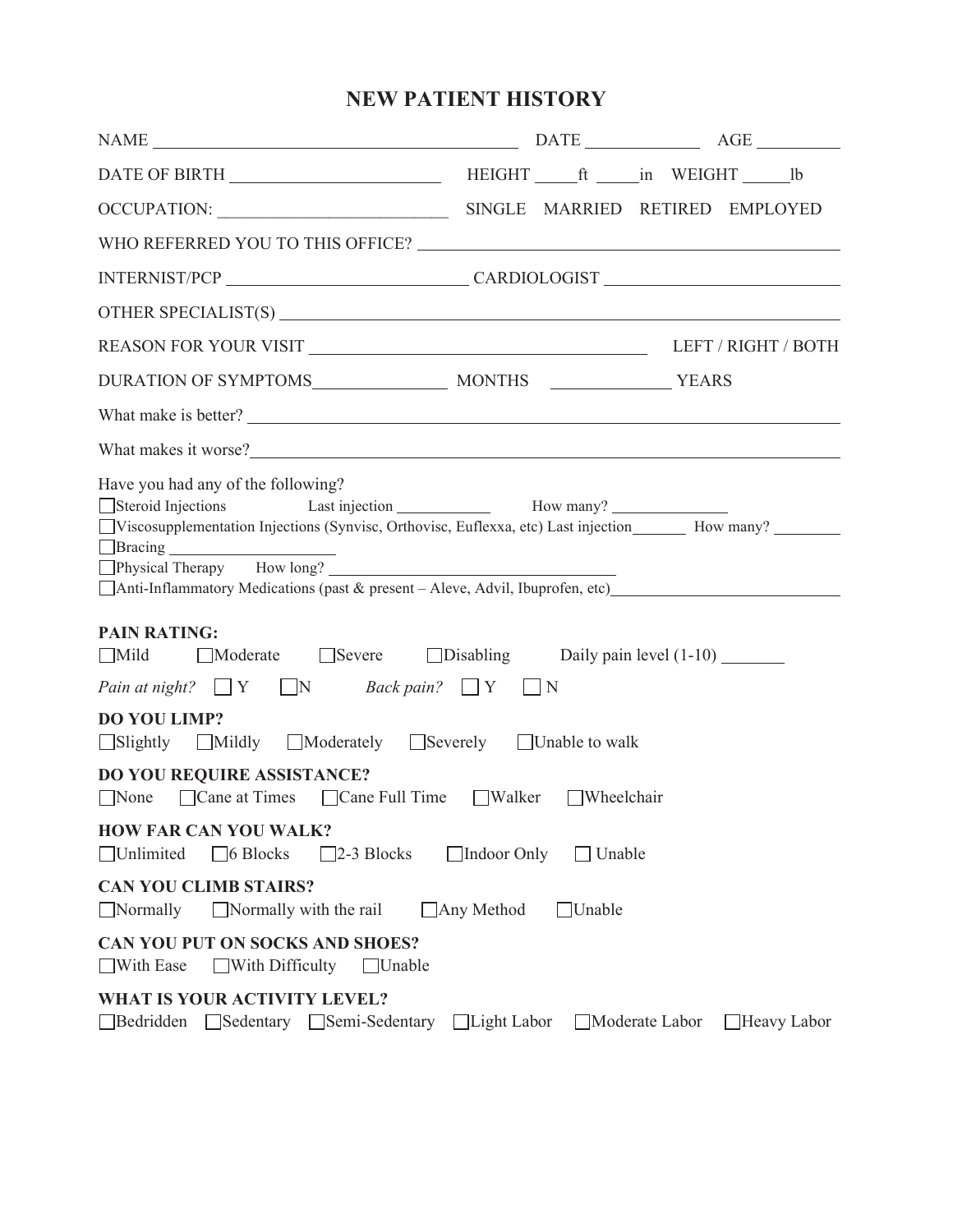#### **PAST MEDICAL HISTORY**

Have you experienced or been told by a doctor that you have any of the following conditions?  $\Box$  None

| Anemia                                                                                          | $\Box$ Aneurysm                                                 | Cardiac Arrhythmia         |                                            |
|-------------------------------------------------------------------------------------------------|-----------------------------------------------------------------|----------------------------|--------------------------------------------|
| <b>Blood Clots</b>                                                                              | Carotid Artery Disease                                          | Congestive Heart Failure   |                                            |
| Cardiac Disease                                                                                 | Lung Disease (Emphysema)                                        | <b>Diabetes</b>            |                                            |
| Gastrointestinal Bleeding                                                                       | GERD/Reflux                                                     | $\Box$ Hypothyroidism      |                                            |
| <b>Heart Valve Disease</b>                                                                      | High Cholesterol                                                | High Blood Pressure        |                                            |
| Kidney Disease                                                                                  | Peptic Ulcer Disease                                            |                            | Peripheral Vascular Disease                |
| Stroke/TIA                                                                                      | $\Box$ Osteoporosis                                             |                            | Methicillin Resistant Staph Aureaus (MRSA) |
| Other Conditions                                                                                | <u> 1980 - Johann Barn, mars an t-Amerikaansk kommunister (</u> | Infection                  | body part                                  |
| <b>DENTAL HISTORY</b>                                                                           |                                                                 |                            |                                            |
| Dentures                                                                                        | Dental Implants                                                 | <b>Gum Disease</b>         | None                                       |
|                                                                                                 |                                                                 |                            |                                            |
|                                                                                                 |                                                                 |                            |                                            |
| <b>MEDICATION</b> (List dosage and frequency taken. Attach list if applicable) $\Box$ None      |                                                                 |                            |                                            |
| <b>ALLERGIES</b><br>None                                                                        |                                                                 |                            |                                            |
| Allergy to Metal, Nickel, or Jewelry?<br>Do you smoke tobacco? ■ Yes                            | Yes<br>$\blacksquare$ No<br>No                                  |                            |                                            |
| Do you drink alcohol? $\Box$ Yes                                                                | No                                                              | Amount:                    |                                            |
| PHARMACY NAME: ____                                                                             |                                                                 | $PHONE:$ ( )               | $\_CITY:$                                  |
| Interests/Hobbies:                                                                              | <u> 1980 - Johann John Stein, marwolaethau (b. 1980)</u>        |                            |                                            |
| <b>REVIEW OF SYSTEMS</b><br>Have you experienced any of the following within the past 6 months? |                                                                 |                            |                                            |
| Weight Loss                                                                                     | Fever/Chills/Sweats                                             | <b>Bleeding Tendencies</b> | Chest Pain                                 |
| Weight Gain                                                                                     | Shortness of Breath                                             | <b>Bruising</b>            | Irregular Heart Beat                       |
| <b>Back Pain</b>                                                                                | Headache                                                        | Painful Urination          | Abdominal Pain                             |
| Numbness/Tingling                                                                               | $\exists$ Cough                                                 | <b>Urinary Frequency</b>   | $\Box$ Leg Swelling                        |
| Weakness                                                                                        | Wheezing                                                        | <b>UTIs</b>                |                                            |
| Vision Changes                                                                                  | Recent Cold/Flu                                                 | Nausea/Vomiting            |                                            |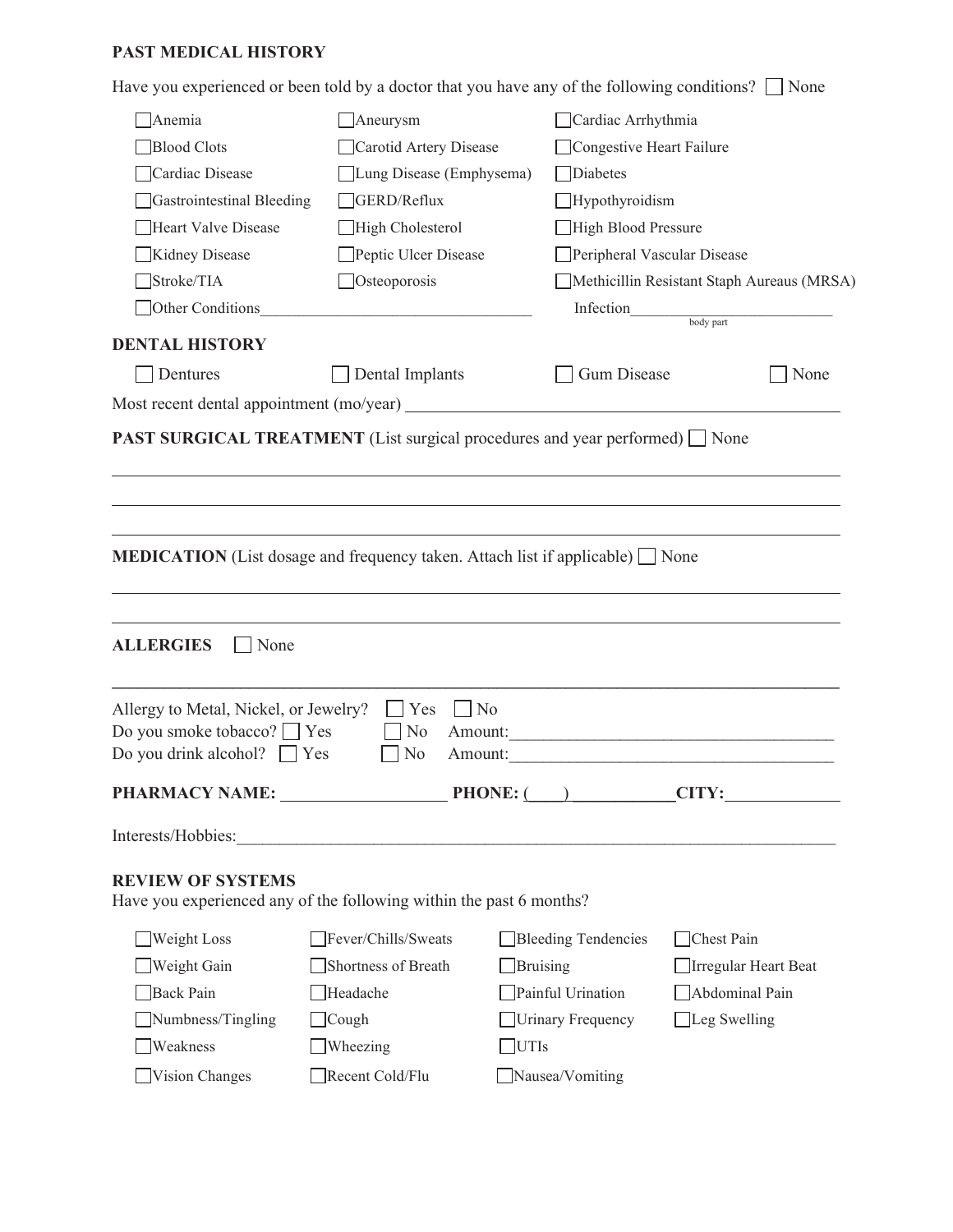

#### **Accident/Injury Information Form**

| Name: Doctor: Doctor:                                                                                                                           |  |
|-------------------------------------------------------------------------------------------------------------------------------------------------|--|
| To help us process your insurance claim quickly and efficiently please provide us<br>with your accident/injury details:                         |  |
|                                                                                                                                                 |  |
| <u> 1989 - Johann Stoff, amerikansk politiker (d. 1989)</u><br>,我们也不会有什么。""我们的人,我们也不会有什么?""我们的人,我们也不会有什么?""我们的人,我们的人,我们的人,我们的人,我们的人,我们的人,我们的人,我 |  |
|                                                                                                                                                 |  |
|                                                                                                                                                 |  |
| ,我们也不会有什么。""我们的人,我们也不会有什么?""我们的人,我们也不会有什么?""我们的人,我们的人,我们的人,我们的人,我们的人,我们的人,我们的人,我                                                                |  |
|                                                                                                                                                 |  |
| <u> 1989 - Johann Stein, marwolaethau a bhann an t-Albann ann an t-Albann an t-Albann an t-Albann an t-Albann an </u>                           |  |
|                                                                                                                                                 |  |
|                                                                                                                                                 |  |

280 S. Main Street · Suite 200 · Orange, CA 92868 · Tel. (714) 634-4567 · Fax (714) 634-4569 16300 SAND CANYON AVE · SUITE 511 · IRVINE, CA 92618 · TEL. (949) 255-9890 · FAX (949) 255-9776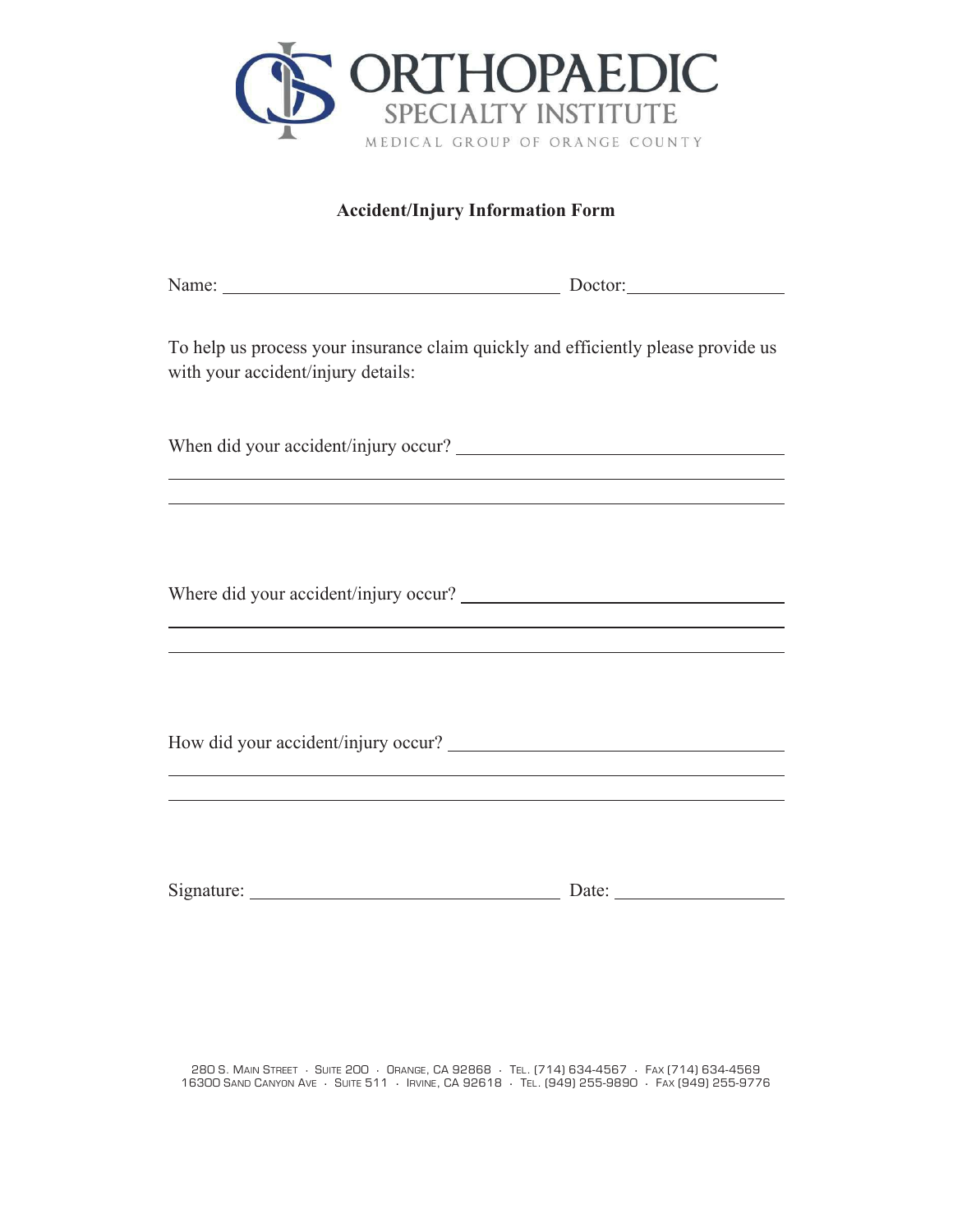

# **Medical Information Release Form (HIPAA Release Form)**

| If minor, Parent/Guardian Name:                                                                                                                                                                         |  |                                                                   |
|---------------------------------------------------------------------------------------------------------------------------------------------------------------------------------------------------------|--|-------------------------------------------------------------------|
| <b>Release of Information</b>                                                                                                                                                                           |  |                                                                   |
| I authorize the release of information including diagnosis, records, examination results, medication dose<br>changes and billing/collection/claims information.<br>This information may be released to: |  |                                                                   |
|                                                                                                                                                                                                         |  |                                                                   |
| [ ] Child(ren)/Name(s):                                                                                                                                                                                 |  | [ ] Information is not to be<br>released to anyone other than me. |
|                                                                                                                                                                                                         |  |                                                                   |
| <b>Messages</b><br>If unable to reach me:                                                                                                                                                               |  | $[ ]$ my cell phone $#$ _________________.                        |
| [] you may leave a detailed message.<br><b>OR</b>                                                                                                                                                       |  | [] Do not leave messages on<br>my voicemail.                      |
| [] please leave a message asking me to return your call.                                                                                                                                                |  |                                                                   |
| The best time to reach me is (day of week) _________________________ between (time) ________________.                                                                                                   |  |                                                                   |
| <b>E-mail Messages/Portal</b>                                                                                                                                                                           |  |                                                                   |
| [] Use my e-mail or portal contact to send messages for me to contact the nurse for information.<br><b>OR</b>                                                                                           |  |                                                                   |
| [] Use my e-mail or portal contact to leave detailed messages and information.<br>[] Attach lab results to e-mail/portal message.<br>My e-mail address is:                                              |  |                                                                   |

This Release of Information will remain in effect until termination by me in writing. This release specifically excludes any psychiatry and psychology evaluations/records which are further restricted by HIPAA regulations.

Signature: \_\_\_\_\_\_\_\_\_\_\_\_\_\_\_\_\_\_\_\_\_\_\_\_\_\_\_\_\_\_\_\_\_\_\_\_\_\_\_ Date: \_\_\_\_\_\_\_\_\_\_\_\_\_\_\_\_\_\_\_\_\_ Witness: \_\_\_\_\_\_\_\_\_\_\_\_\_\_\_\_\_\_\_\_\_\_\_\_\_\_\_\_\_\_\_\_\_\_\_\_\_\_\_\_ Date: \_\_\_\_\_\_\_\_\_\_\_\_\_\_\_\_\_\_\_\_\_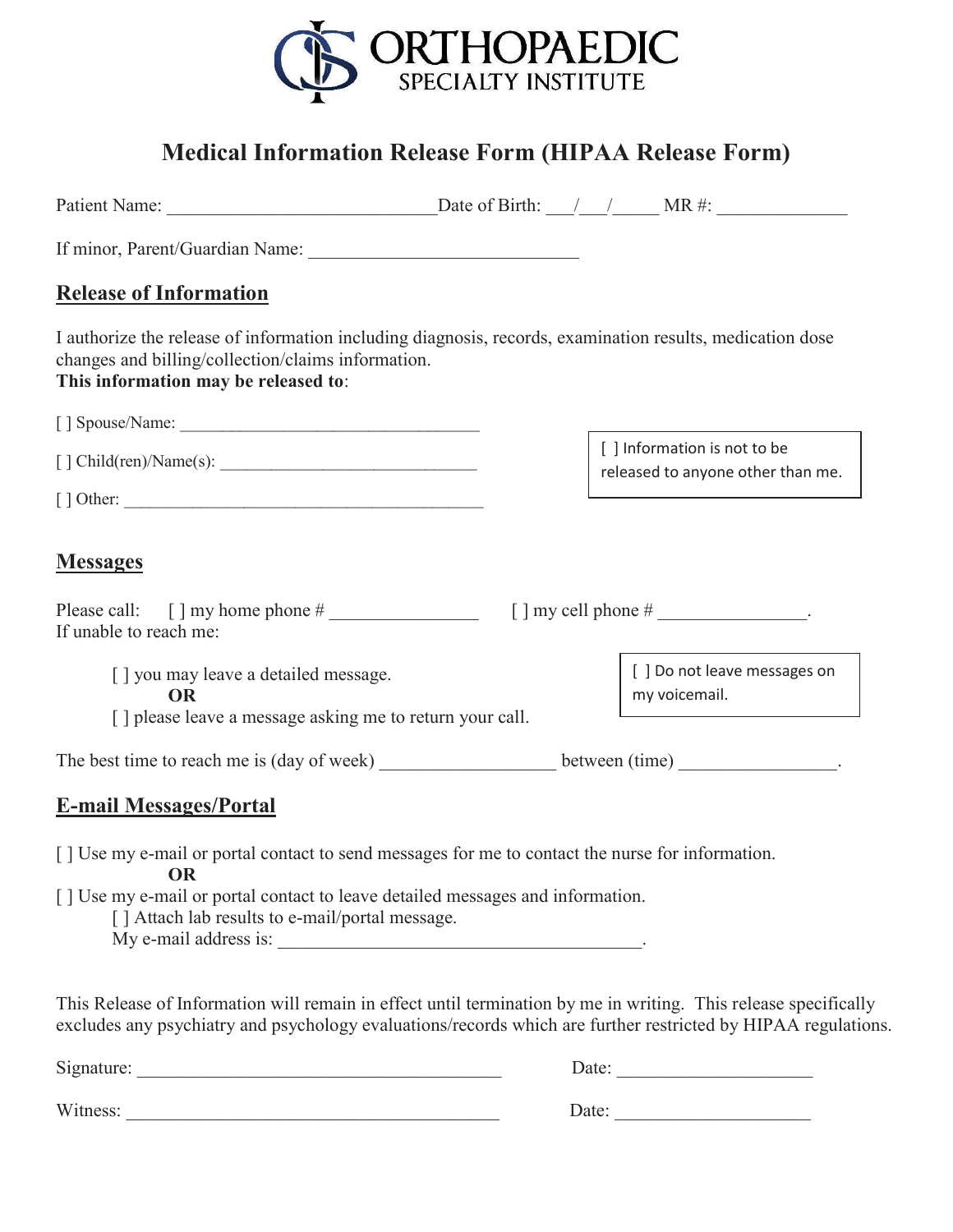

## **Acknowledgement of Receipt of Notice of Privacy Practices and Notices to Consumers**

## **Orthopaedic Specialty Institute**

I hereby acknowledge that I received a copy of the medical practice's Notice of Privacy Practices as well as Consumers Notices. I further acknowledge that a copy of the current notice will be posted in the reception area, and that I will be offered a copy of any amended Notice of Privacy Practices and/or Consumer updates at each appointment.

NOTICE TO CONSUMERS

PHYSICIAN ASSISTANTS ARE LICENSED AND REGULATED BY

THE PHYSICIAN ASSISTANT COMMITTEE (916) 561-8780 WWW.PAC.CA.GOV

NOTICE TO CONSUMERS

MEDICAL DOCTORS ARE LICENSED AND REGULATED BY THE MEDICAL BOARD OF CALIFORNIA

> (800) 633-2322 WWW.MBC.CA.GOV

| Signature: | Date: |
|------------|-------|
|            |       |

Print Name: \_\_\_\_\_\_\_\_\_\_\_\_\_\_\_\_\_\_\_\_\_\_\_\_\_\_\_\_\_\_\_\_ Telephone: \_\_\_\_\_\_\_\_\_\_\_\_\_\_\_\_\_\_\_\_\_\_\_\_\_\_\_\_

If not signed by the patient, please indicate Relationship:

Parent or guardian of minor patient

Guardian or conservator of an incompetent patient

Beneficiary or personal representative of deceased patient

Name of Patient: where the state of  $\mathcal{L}$ 

GENERAL ORTHOPAEDICS · SPORTS MEDICINE · ARTHROSCOPY · RECONSTRUCTIVE KNEE AND SHOULDER SURGERY · JOINT REPLACEMENT AND ARTHRITIS SURGERY PHYSICAL MEDICINE AND REHABILITATION · ADULT AND PEDIATRIC SPINE SURGERY · HAND AND UPPER EXTREMITY SURGERY · FOOT AND ANKLE SURGERY

> 280 S. MAIN STREET **·** SUITE 200 **·** ORANGE, CA 92868 **·** TEL. (714) 634-4567 **·** FAX (714) 634-4569 16300 SAND CANYON AVE **·** SUITE 511 **·** IRVINE, CA 92618 **·** TEL. (949) 255-9890 **·** FAX (949) 255-9776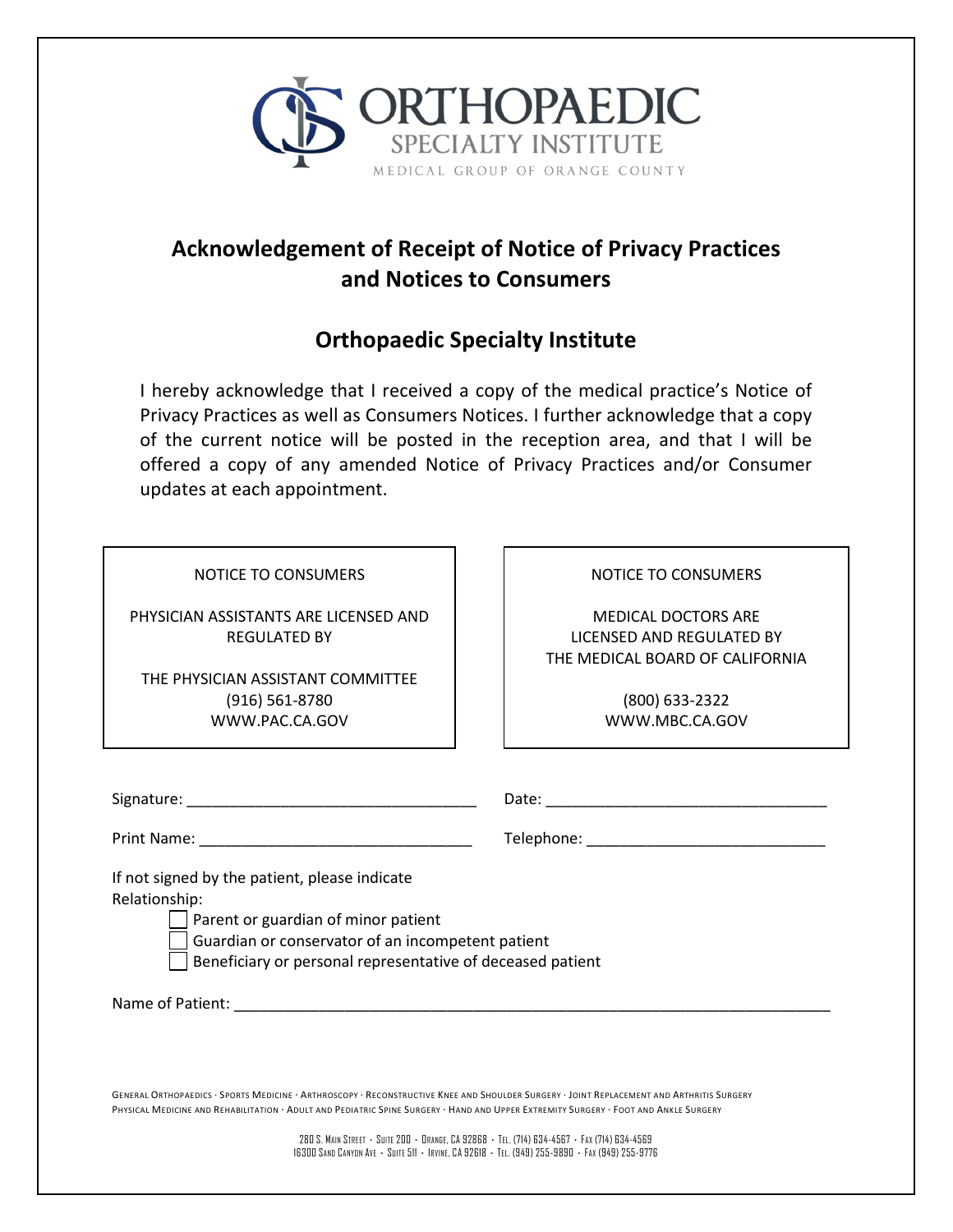

280 S. MAIN STREET **·** SUITE 200 **·** ORANGE, CA 92868 **·** TEL. (714) 634-4567 **·** FAX (714) 634-4569 16300 SAND CANYON AVE **·** SUITE 511 **·** IRVINE, CA 92618 **·** TEL. (949) 255-9890 **·** FAX (949) 255-9776

## CONSENT FOR TREATMENT – NOTICE OF POLICIES

I hereby consent and authorize Orthopaedic Specialty Institute Medical Group of Orange County (OSI) healthcare providers to perform medical care, diagnostic tests, surgical care and other therapeutic measures, as may be indicated for my health and well-being. If I will not comply with the medical program of care provided or recommended, I understand that thereupon I relieve my physician(s), healthcare provider(s), medical staff, and the company, of all responsibility resulting from my action.

I also authorize OSI, all associated physicians and all associated agencies, to gather, maintain and release any and all of my information that might be required for processing of any of all claims for third party payers (including but not exclusive of, private insurance, Medi-Cal, Medicare, Tricare, Work-Comp, etc.)

I acknowledge that I have been given the ability to review OSI's policies including Financial Policy.

### FINANCIAL POLICY

- · We will submit claims to your insurance company for all medical services rendered at OSI. Any other services related to your medical care not rendered at OSI (i.e. laboratory, pathology, hospital fees, outpatient surgery center fees, anesthesiologist, co-surgeon, etc.), will be billed by the entity providing those services. It is **your** responsibility to verify that OSI is part of your insurance plan. We will attempt to verify your eligibility and benefits with your insurance carrier; however, this does not guarantee that they will pay for the services provided, and you will remain financially responsible if they do not provide payment.
- · **OSI accepts the following insurance plans**:
	- ÿ **Medicare**  pays 80% after the deductible has been met. We will bill your coinsurance for the remaining 20% as a courtesy; however, you are responsible for the 20% coinsurance of the Medicare allowable amount.
	- $\triangleright$  **Contracted PPOs and HMOs** you are responsible for the payment of co-pay and deductible at the time of the service, as well as for any charges for which you failed to secure prior authorization (if necessary).
	- ÿ **Non-Contracted PPOs**  you are responsible for all non-covered amounts. We will bill the insurance(s) as a courtesy. You are responsible for the balance in full if not paid by the insurance in 60 (sixty) days.
	- ÿ **Self-Pay** (uninsured) you are expected to pay in full at the time of the service.
	- ÿ **Worker's Compensation** you are not responsible for any charges unless the case has been dismissed or denied.

 $1$  | P a g e

 $In itials$  \_ \_ \_ \_ \_